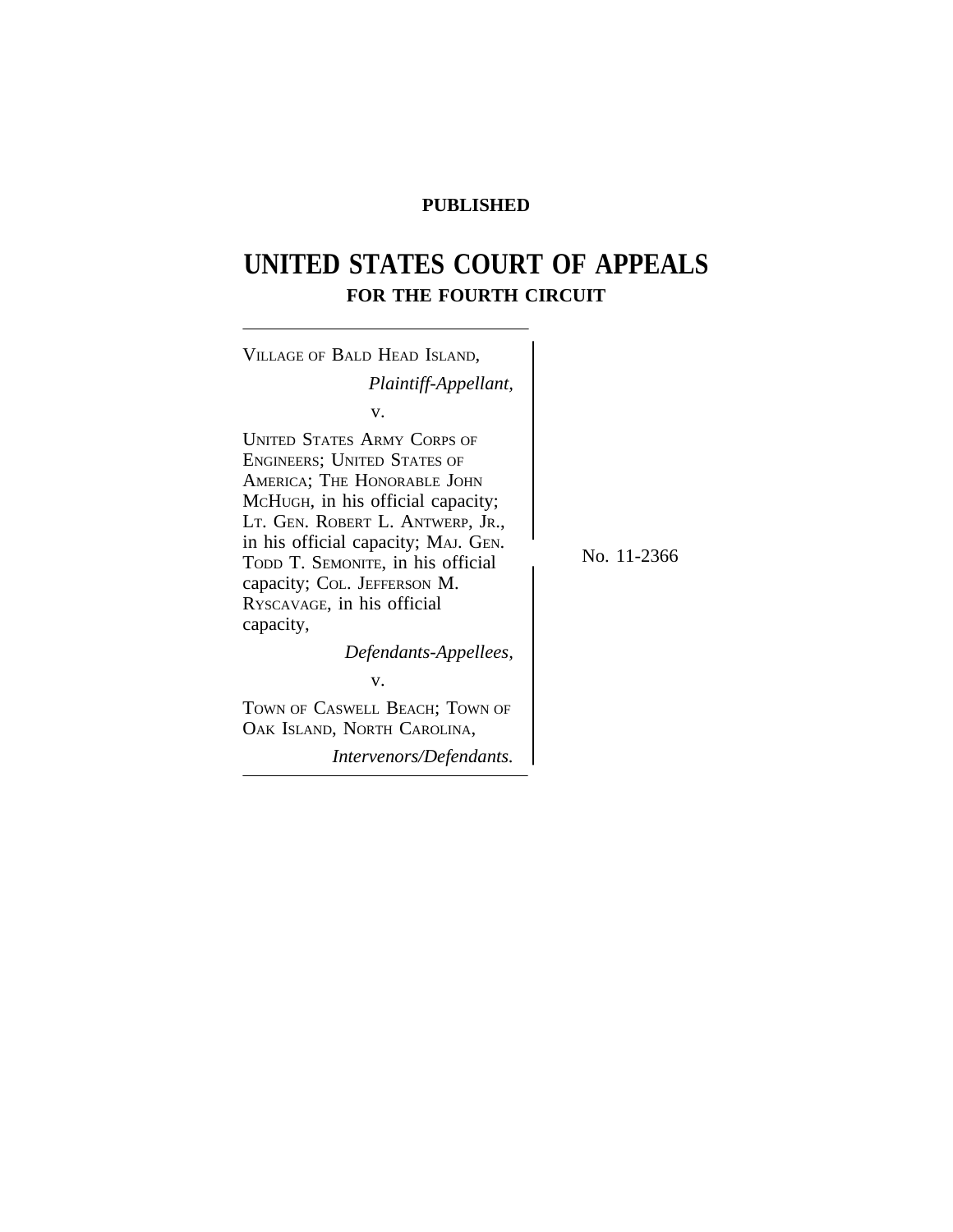<sup>V</sup>ILLAGE OF BALD HEAD ISLAND, *Plaintiff,* v. UNITED STATES ARMY CORPS OF ENGINEERS; UNITED STATES OF AMERICA; THE HONORABLE JOHN MCHUGH, in his official capacity; LT. GEN. ROBERT L. ANTWERP, JR., in his official capacity; MAJ. GEN. TODD T. SEMONITE, in his official No. 11-2368 capacity; COL. JEFFERSON M. RYSCAVAGE, in his official capacity, *Defendants-Appellees,* v. TOWN OF CASWELL BEACH; TOWN OF OAK ISLAND, NORTH CAROLINA, *Intervenors/Defendants-Appellants.*

Appeals from the United States District Court for the Eastern District of North Carolina, at Wilmington. Terrence W. Boyle, District Judge. (7:10-cv-00251-BO)

Argued: October 25, 2012

Decided: April 15, 2013

Before NIEMEYER, GREGORY, and THACKER, Circuit Judges.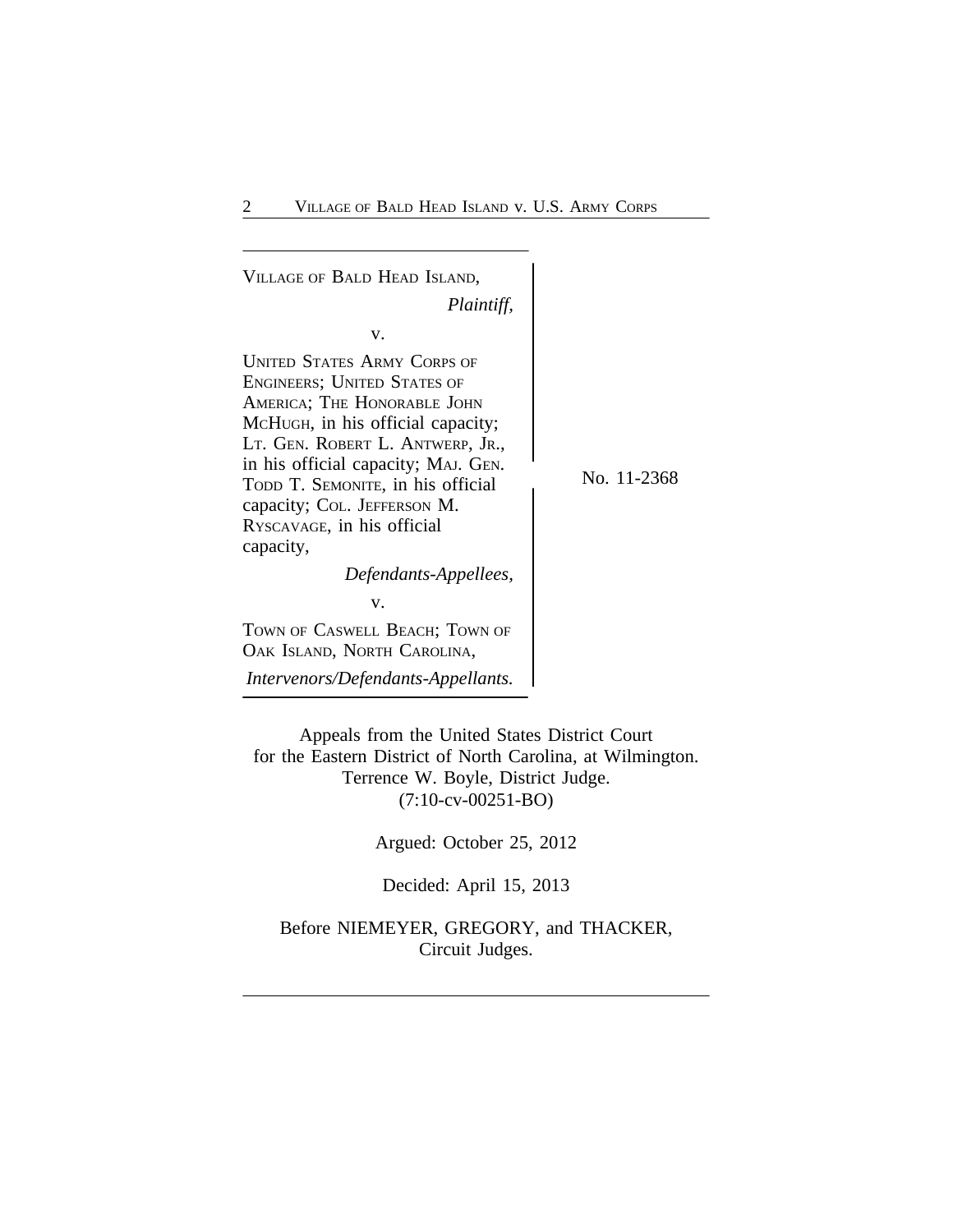Affirmed by published opinion. Judge Niemeyer wrote the opinion, in which Judge Gregory and Judge Thacker joined.

## **COUNSEL**

**ARGUED:** George W. House, BROOKS, PIERCE, MCLEN-DON, HUMPHREY & LEONARD, Greensboro, North Carolina, for Appellants. Thekla Hansen-Young, UNITED STATES DEPARTMENT OF JUSTICE, Washington, D.C., for Appellees. **ON BRIEF:** William P.H. Cary, Alexander Elkan, Joseph A. Ponzi, BROOKS, PIERCE, MCLENDON, HUMPHREY & LEONARD, Greensboro, North Carolina; Steven J. Levitas, Todd S. Roessler, KILPATRICK TOWN-SEND & STOCKTON LLP, Raleigh, North Carolina, for Appellants. Ignacia S. Moreno, Assistant Attorney General, Jennifer Scheller Neumann, Environment & Natural Resources Division, UNITED STATES DEPARTMENT OF JUSTICE, Washington, D.C.; Brooke Lamson, District Counsel, U.S. ARMY CORPS OF ENGINEERS, Wilmington, North Carolina, for Appellees.

## **OPINION**

NIEMEYER, Circuit Judge:

The Village of Bald Head Island, a coastal town in North Carolina, commenced this action under the Administrative Procedure Act ("APA") and admiralty jurisdiction against the U.S. Army Corps of Engineers to require it, through an order of specific performance and injunction, to honor commitments made to the Village and other North Carolina towns when developing its plans to widen, deepen, and realign portions of the Cape Fear River navigation channel. The Village alleged that when implementing the project, the Corps failed to honor commitments to protect the adjacent beaches against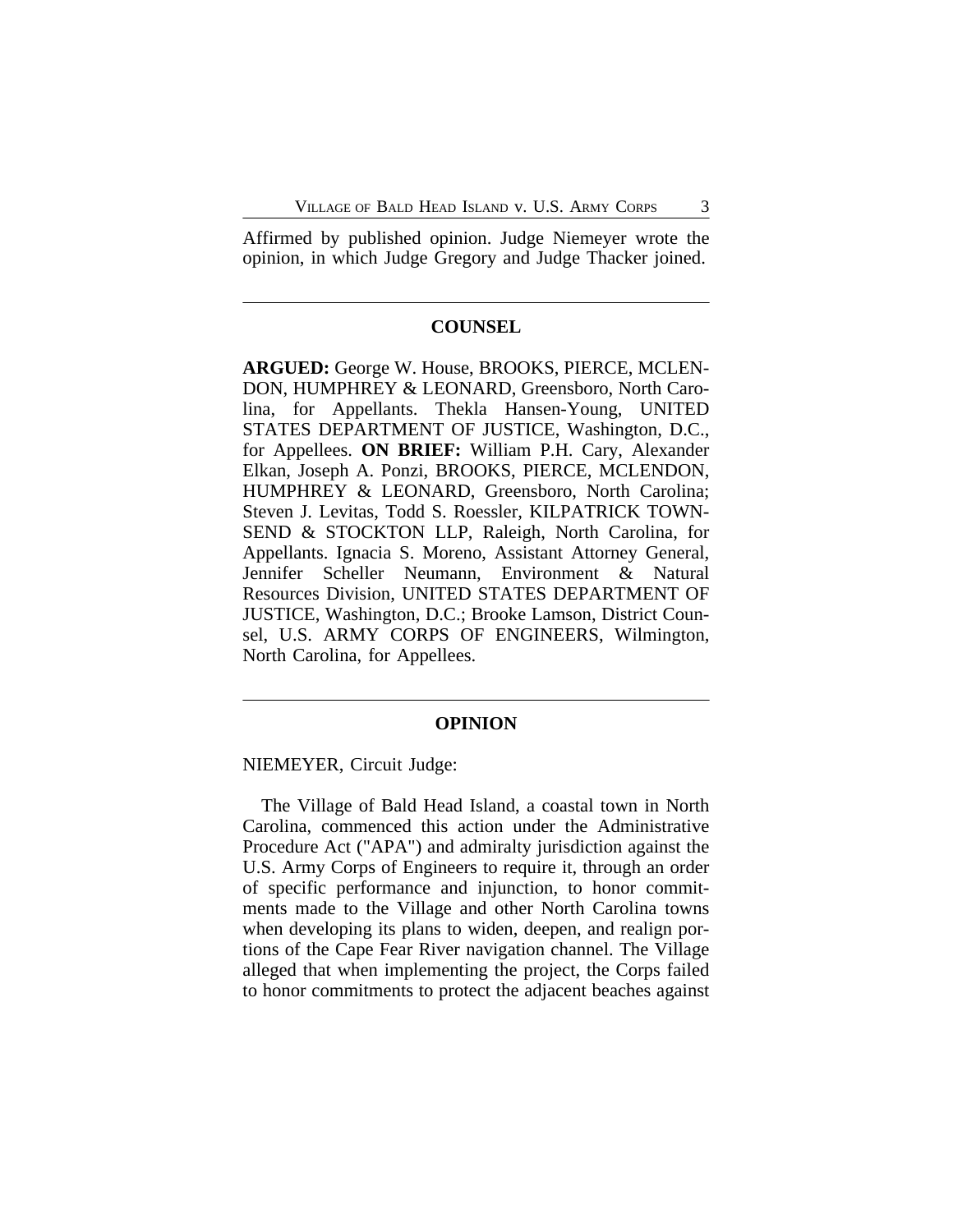the adverse effects of the project and to restore sand to the beaches, in violation of the National Environmental Policy Act, the Coastal Zone Management Act, the Rivers and Harbors Act, Corps Regulation 33 C.F.R. § 337.10, and contract principles.

The district court dismissed the complaint for lack of subject-matter jurisdiction, concluding that the Corps' alleged failure to implement the project in accordance with its commitments was not "final agency action" that was subject to judicial review under the APA and that it lacked admiralty jurisdiction over the complaint's contract claims.

We agree with the district court's holding that the Corps' failure to implement "commitments" made to the Village during development of the plans for the project was not final agency action subject to judicial review, and we also conclude that the alleged contracts on which the Village relies for its contract claims are not maritime contracts that justify the exercise of admiralty jurisdiction. Accordingly, we affirm.

I

Since the 1800s, the U.S. Army Corps of Engineers has maintained a navigation channel in the Cape Fear River that allows vessels coming from the Atlantic Ocean to access the deep-water port in Wilmington, North Carolina. In the 1980s and 1990s, the Corps advanced proposals to widen and deepen the 37-mile channel, and Congress approved them in the 1986 and 1996 Water Resources Development Acts. Pub. L. No. 99-662, § 202(a), 100 Stat. 4082 (1986); Pub. L. No. 104-303, § 101(a)(23), 110 Stat. 3658 (1996). Shortly thereafter, it combined these projects into a single project, *see* Energy and Water Development Appropriations Act, Pub. L. No. 105-62, tit. I, 111 Stat. 1320 (1997), referred to here as the Wilmington Harbor Project.

In June 1996, the Corps prepared an Environmental Impact Statement for the project and scheduled construction to begin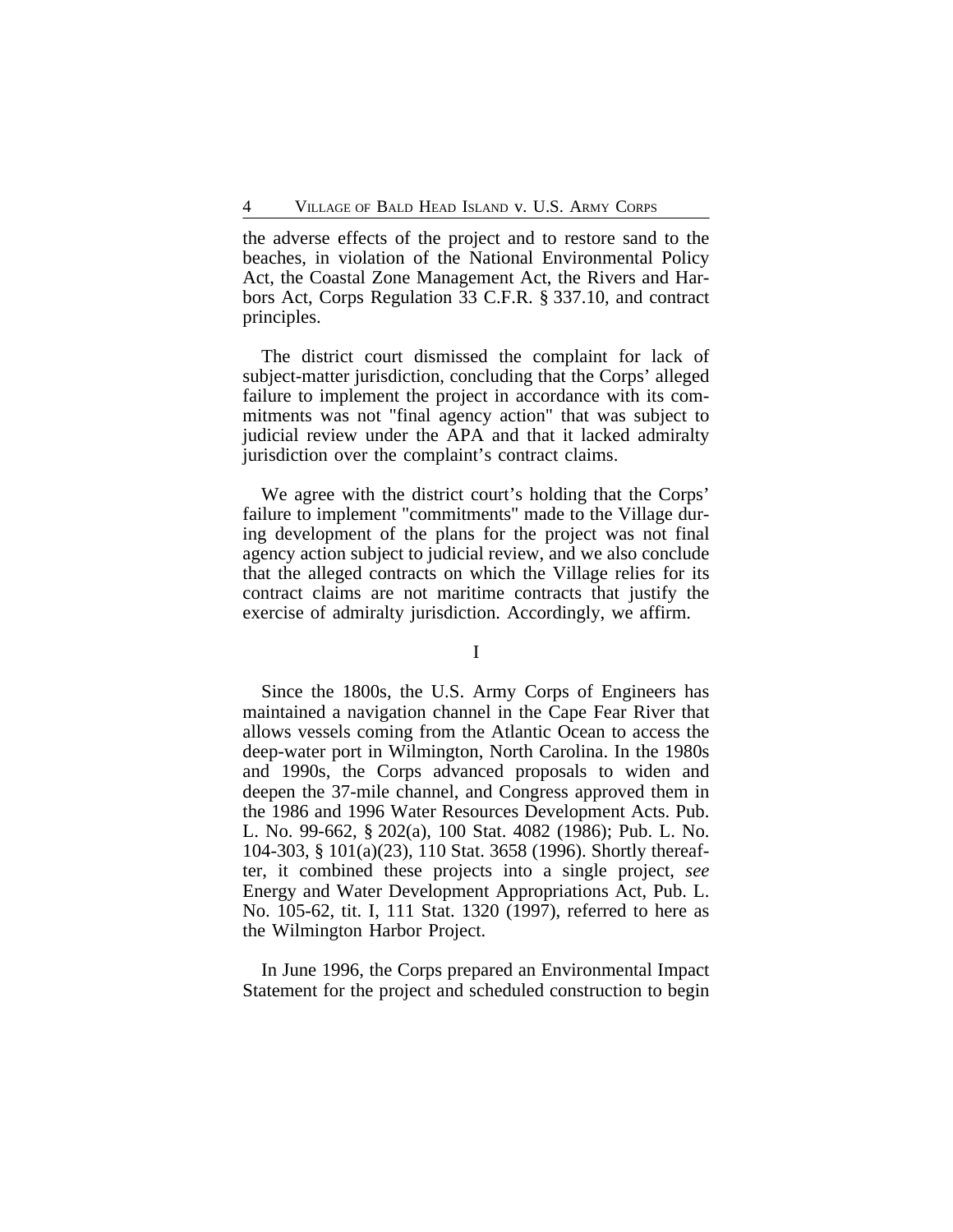in 2000. Before construction began, however, the Corps discovered an area of rock at the bottom of the channel that would require extensive blasting to remove and learned that the planned extension of the channel would cut through a substantial amount of live coral, causing ecological damage. As a result, it proposed several revisions to the project, including a realignment of the channel's entrance closer to Bald Head Island. It also proposed to dispose of beach-quality sand dredged during the project's construction and subsequent maintenance on the adjacent beaches of Bald Head Island and Oak Island, two barrier islands located on either side of the entrance to the Cape Fear River.

In connection with these proposed revisions, the Corps issued an Environmental Assessment in February 2000, evaluating the revised project's environmental impacts, as well as its consistency with North Carolina's Coastal Management Plan. The Environmental Assessment included a Sand Management Plan, which described in detail the Corps' plan for depositing dredged beach-quality sand on nearby beaches during construction of the project and predicted the need, after work was complete, to perform "maintenance dredging" every two years. Because a study showed that approximately twothirds of the sediment at the entrance of the channel came from Bald Head Island and one-third from Oak Island, the Sand Management Plan provided that the dredged beachquality sand would be placed on Bald Head Island in years two and four following the completion of the project and on Oak Island in year six and that this "disposal cycle" would be followed thereafter.

The Corps also developed the Wilmington Harbor Monitoring Plan, which established a "routine monitoring program" to observe "the response of the adjacent beaches and the shoaling patterns in the entrance channel" and to use the data derived from those observations to make an "initial assessment of the impacts of the sand management plan on the system." The monitoring plan provided that "[a]ny changes in the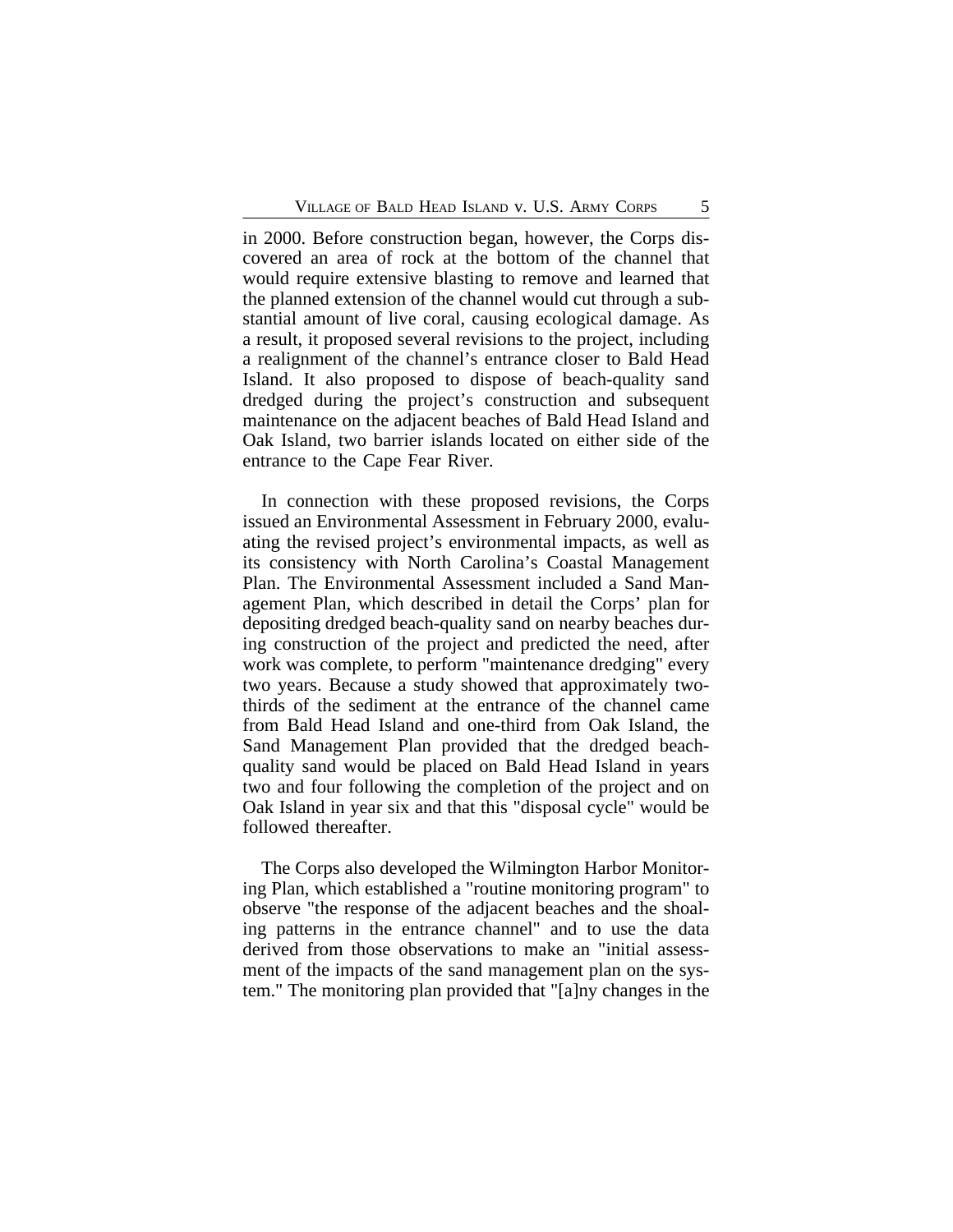sand management plan . . . [would] be fully coordinated with all interested parties prior to implementing any such change."

Both before and after the Corps conducted its Environmental Assessment, the Village of Bald Head Island provided numerous comments to the Corps. The Village contended generally that the Corps' operation and maintenance of the channel in the past had adversely impacted Bald Head Island's shoreline, and it expressed concern that the planned realignment of the channel's entrance closer to the Island, along with the channel's deepening and widening, would exacerbate these effects. The Village informed the Corps that it would oppose the project and consider legal action unless "it received written agreement from the Corps that the project would include sand management and [beach] protection measures or otherwise would be constructed and operated in a manner so as not to adversely impact Bald Head Island or, if the project caused adverse impacts, the project would be modified and the impacts would be corrected." During this period, as the Village alleges, it entered into negotiations with the Corps and the North Carolina Department of Environment and Natural Resources "in an effort to reach agreement on . . . measures that would protect Bald Head Island or address project impacts," and these negotiations resulted in the issuance of two letters, one from U.S. Army District Engineer Colonel James W. DeLony, dated June 9, 2000, and the other from Donna D. Moffitt, Director of North Carolina's Division of Coastal Management, dated June 15, 2000.

Col. DeLony's letter, which was addressed to the mayors of the Village of Bald Head Island, Caswell Beach, Oak Island, and Holden Beach, stated that it was designed "to bring everyone up to date on the status of our plan to place beach quality sand excavated for the project" on adjacent beaches. After addressing the placement of sand during the construction phase of the project, the letter stated that "the U.S. Army Corps of Engineers will conduct periodic maintenance dredging of the navigation channels" and that "[t]he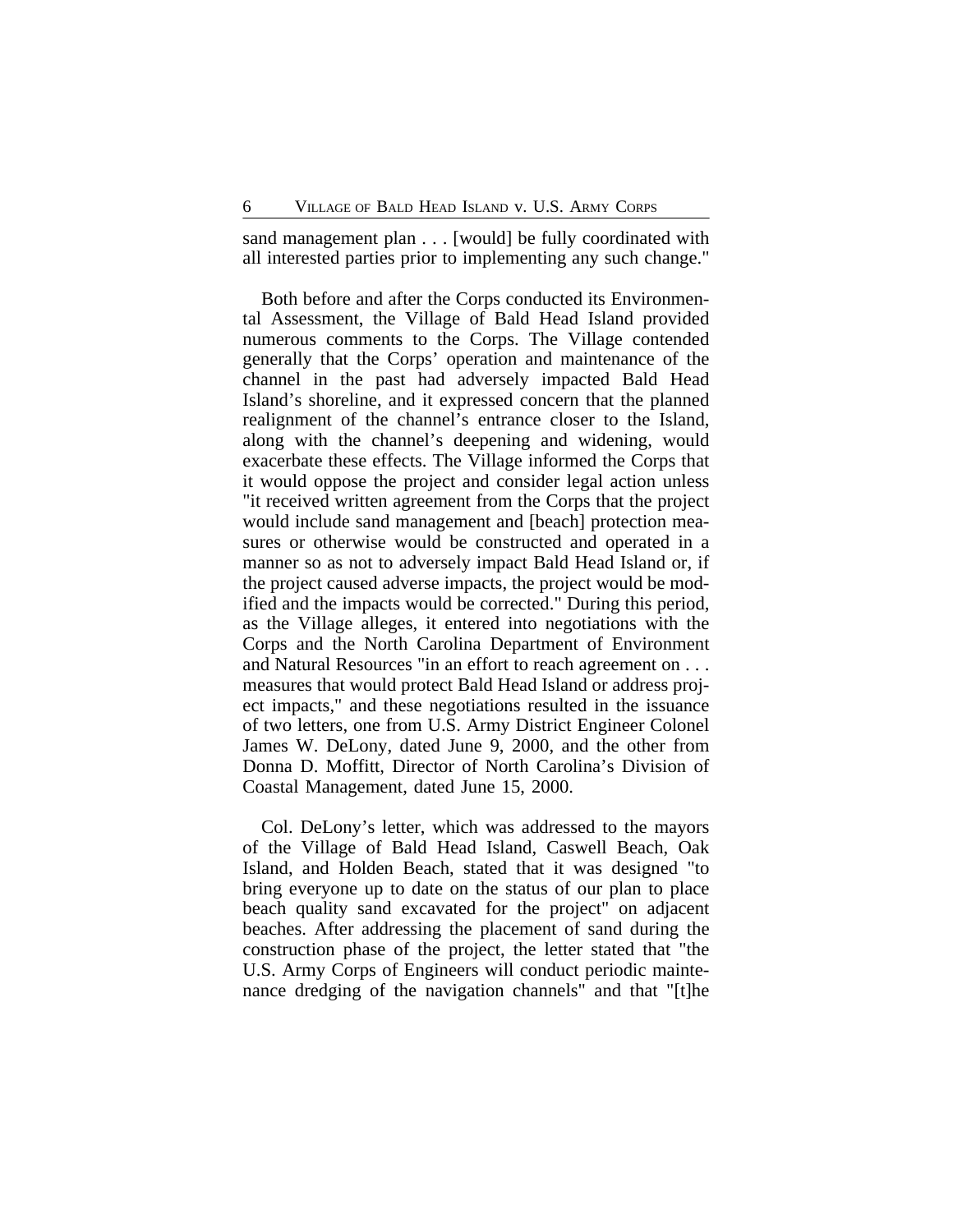disposal of all beach quality dredged material will be accomplished in accordance with" the Environmental Assessment, its Sand Management Plan, and the Wilmington Harbor Monitoring Plan, reiterating that the disposal would follow the sixyear cycle described in those plans. The letter added that the "disposal activities . . . will be at no cost to either community." Finally, DeLony's letter stated that the "Corps will conduct a monitoring program . . . as set out in the Wilmington Harbor Monitoring Plan" and that "[t]he Corps will use this monitoring data to evaluate and adjust the Sand Management Plan, as determined necessary, after coordination with interested parties." In this respect, the letter stated:

If the Project causes significant adverse effects on adjacent beaches, the Corps and the Sponsor [North Carolina] will respond by adjusting the Sand Management Plan, after consultation with interested parties. If the Project causes significant adverse effects that cannot be dealt with by modifications to the Sand Management Plan, the Corps and the Sponsor will promptly seek and use their best efforts to implement appropriate corrective measures, such as additional nourishment, subject to consistency review.

The second letter, dated June 15, 2000, from Director Moffitt to Col. DeLony, summarizes the North Carolina Division of Coastal Management's review of the revised project, pursuant to its opportunity to comment on the project's conformance with state policies under the Coastal Zone Management Act, 16 U.S.C. §§ 1451-1466. Moffitt's letter stated:

Based upon our review of the [Environmental Assessment] and the Corps of Engineers' response to comments, we do not disagree with your determination that the proposed construction and changes in harbor maintenance procedures are consistent with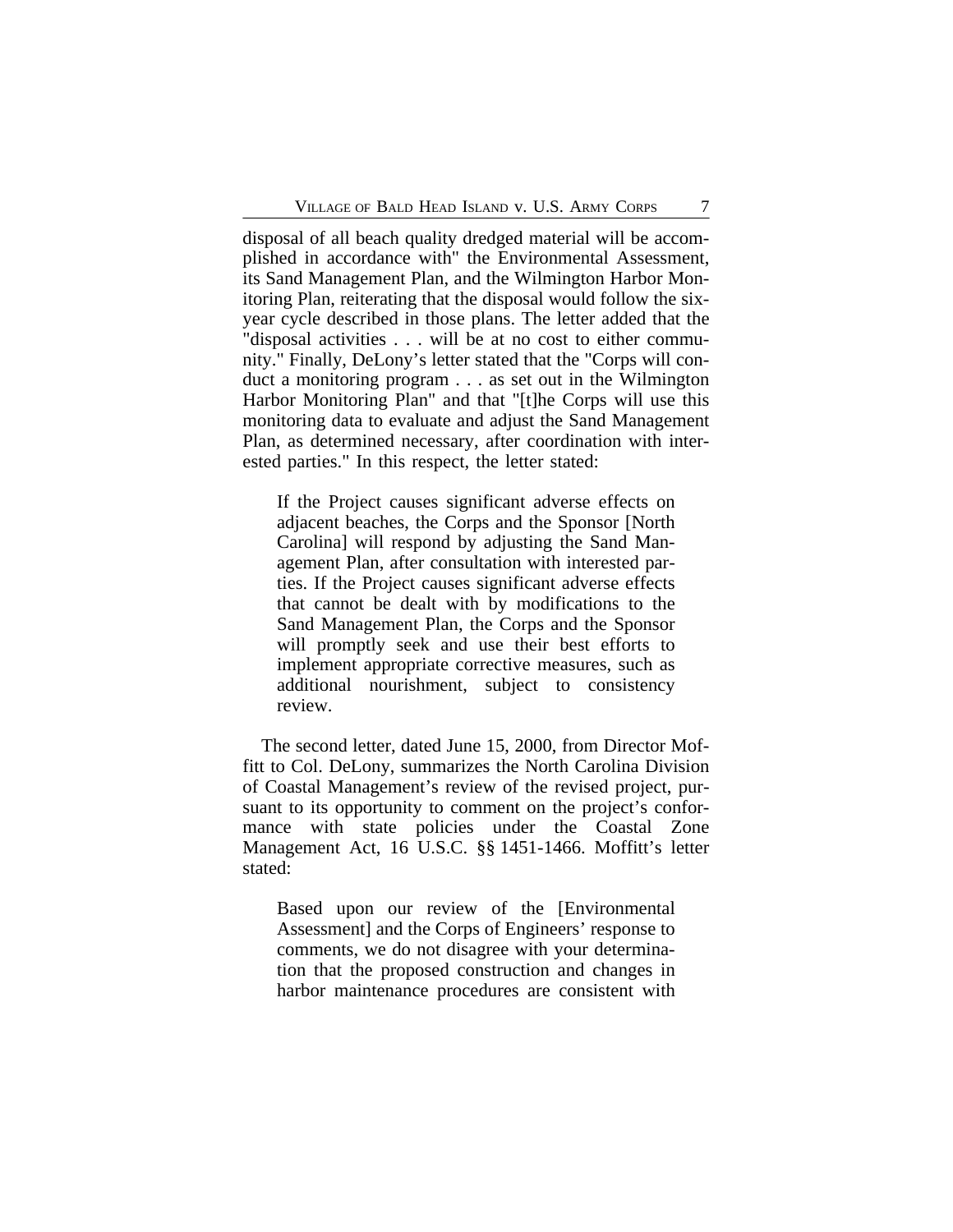the North Carolina Coastal Management Program to the maximum practicable, provided that the project is performed according to the [Environmental Assessment] (including the Sand Management Plan and other appendices) and the Corps' responses to comments from the [Environmental Assessment], and to Colonel DeLony's letter of June 9, 2000 (including attachments), and that the conditions below are met.

As relevant here, one of five listed conditions provided:

The placement, timing, costs, and amount of sand to be deposited on Bald Head Island, Caswell Beach, Oak Island, and Holden Beach, both during construction and future maintenance; monitoring; and response to impacts shall be in accordance with Col. DeLony's letter of June 9, 2000 . . . . If the towns, Corps, and project sponsor's representative mutually agree to modifications to the [Sand Management Plan] or Col. DeLony's June 9, 2000 letter, those modifications shall be submitted to the North Carolina Division of Coastal Management for a determination of whether another consistency review is necessary on the modifications.

In August 2000, about six months after the issuance of the Environmental Assessment for the revisions to the project, the Corps issued a Finding of No Significant Impact ("FONSI") (which obviated the need for an Environmental Impact Statement), concluding that the modifications "will not significantly affect the quality of the human environment." The FONSI also stated that the Corps "will comply with the conditions indicated in [Moffitt's] letter."

On September 20, 2000, the Corps formally approved the proposed revisions to the Wilmington Harbor Project, and construction commenced in December 2000. Consistent with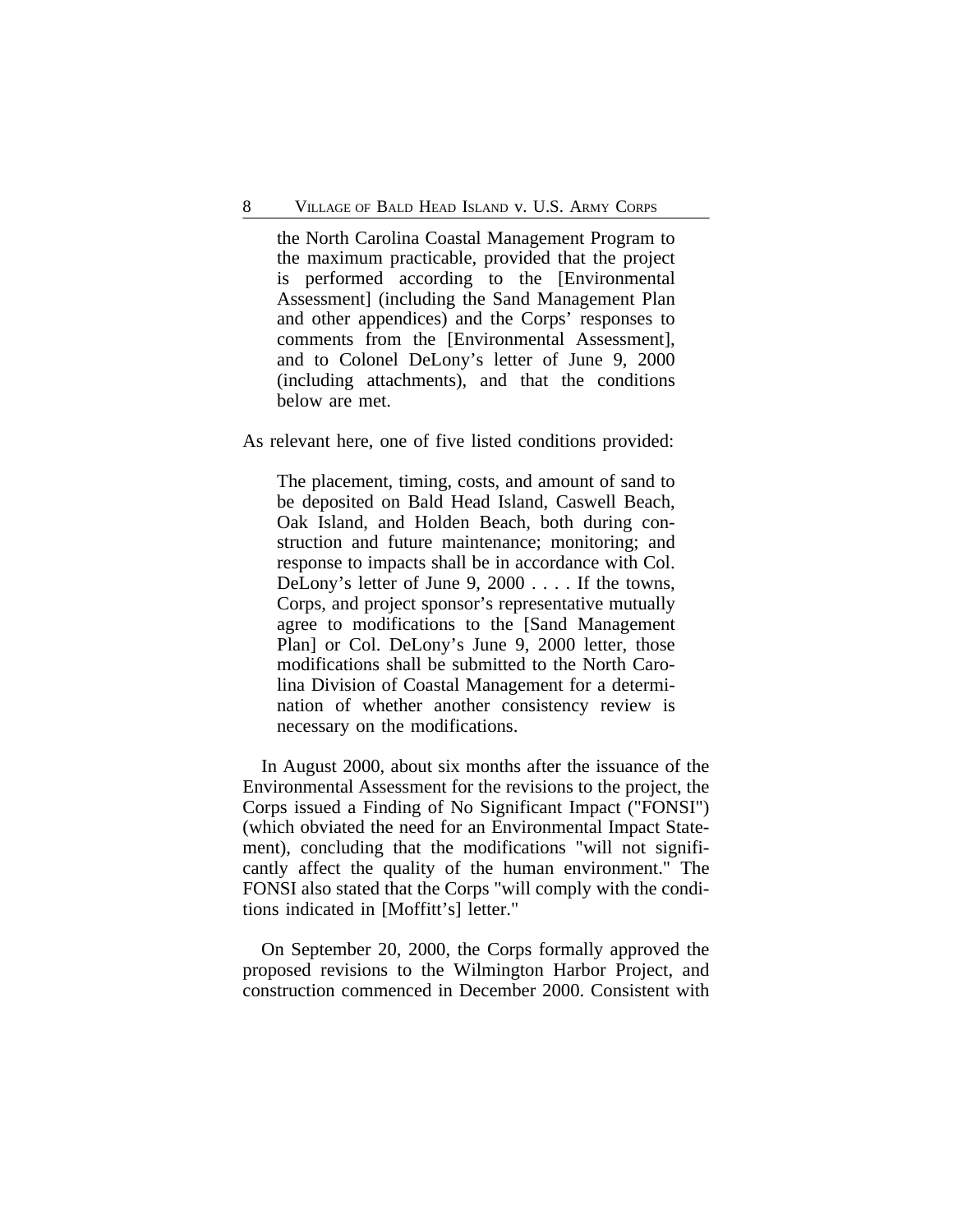the plan, beach-quality sand that was dredged during the widening and deepening of the channel was placed on Bald Head Island during the summer of 2001.

Following completion of the project in 2002, the Corps also performed maintenance dredging during the winters of 2004- 2005, 2006-2007, and 2008-2009. The sand dredged during the first two of those maintenance operations was placed on Bald Head Island, and the sand from the third was placed on Oak Island. But as the winter of 2010-2011 approached, the Corps informed the Village of Bald Island that the Corps' maintenance for that winter would have to be curtailed for budgetary reasons. It reported that it "ha[d] sufficient funding to dredge a portion of the Channel [that winter], but [did] not have the funding for dredging the portion of the Channel nearest Bald Head Island or for disposing of beach-quality sand onto Bald Head Island beaches."

In response to the Corps' notice, the Village of Bald Island commenced this action against the Corps, several of its officers, and the United States, and the Towns of Caswell Beach and Oak Island subsequently intervened as defendants.**<sup>1</sup>** The complaint alleged that the Corps had breached its commitments regarding how it would implement the Wilmington Harbor Project, as revised. In particular, it claimed that the Corps had breached (1) a commitment to deposit beachquality sand from maintenance dredging on the adjacent beaches every two years for the life of the project; (2) a commitment to prevent the project from causing long-term harm to the adjacent beaches; (3) a commitment to adjust the Sand Management Plan if the project caused significant adverse effects to the adjacent beaches; (4) a commitment to take

**<sup>1</sup>**The Town of Caswell Beach and the Town of Oak Island intervened *as defendants*, but they admitted virtually all of the allegations in the Village's complaint. They apparently chose to join as defendants to claim competing relief. On appeal, however, the Towns support the positions taken by the Village, except with respect to Counts VII and VIII.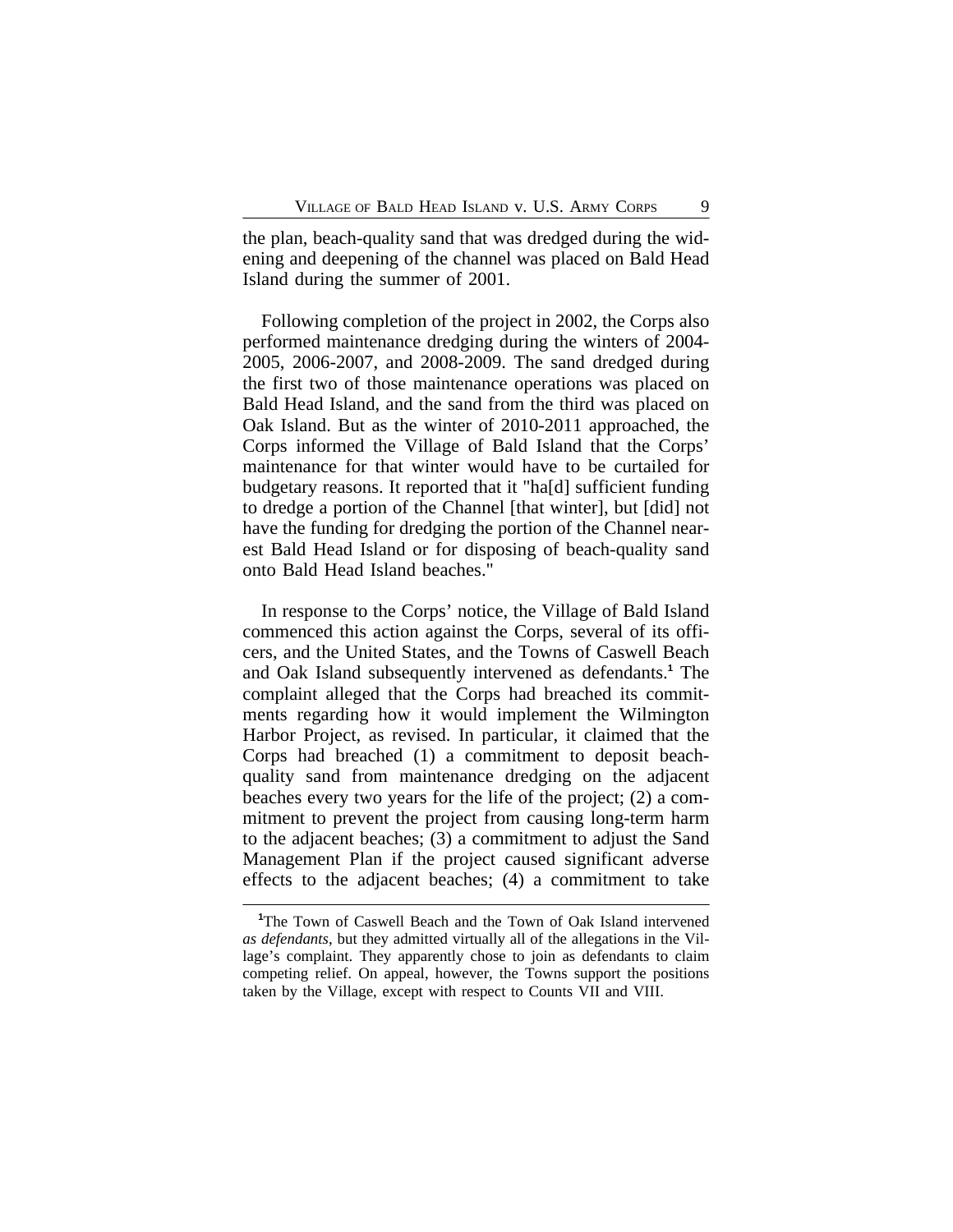additional remedial steps if there were significant adverse effects that could not be dealt with by modifying the Sand Management Plan; and (5) a commitment that the Village would bear no cost for the disposal of beach-quality sand on its beaches. The claims were stated in eight counts, six of which relied on the APA, alleging that the Corps violated the National Environmental Policy Act and its implementing regulations (Count I); the Coastal Zone Management Act (Count II); the Rivers and Harbors Act (Count III); Corps Regulation 33 C.F.R. § 337.10 (Count IV); and contract rights with respect to the commitments stated in the DeLony and Moffitt letters (Counts V and VI). Counts VII and VIII alleged that the DeLony and Moffitt letters constituted "maritime contracts" that the Corps had breached. For relief, the complaint sought declaratory and injunctive relief, including an order of specific performance requiring the Corps to comply with the commitments it had made to the Village and Towns.

On the Corps' motion to dismiss, the district court entered an order, dated November 14, 2011, dismissing the complaint under Federal Rule of Civil Procedure 12(b)(1) for lack of subject-matter jurisdiction. *Village of Bald Head Island v. U.S. Army Corps of Eng'rs*, 833 F. Supp. 2d 524 (E.D.N.C. 2011). With respect to the Village's APA claims, the court concluded that "[i]mplementation or continued operation of a project [was] not . . . federal agency action," *id.* at 532, and that "[e]ven assuming, *arguendo*, that Plaintiff ha[d] in fact alleged agency action, Plaintiff ha[d] failed to show that any of the alleged agency actions [were] final agency actions that might confer jurisdiction on the Court," *id.* at 531. The court also concluded that the Village did not justify any claim under the provision of the APA that allows a court to compel "agency action that was unlawfully withheld or unreasonably delayed," 5 U.S.C. § 706(1), because none of the project's "documents create[d] an independent duty on the Corps to dredge the Inner Ocean bar according to a particular schedule in order to deposit sand on the neighboring beaches." *Village of Bald Head Island*, 833 F. Supp. 2d at 532. Finally, the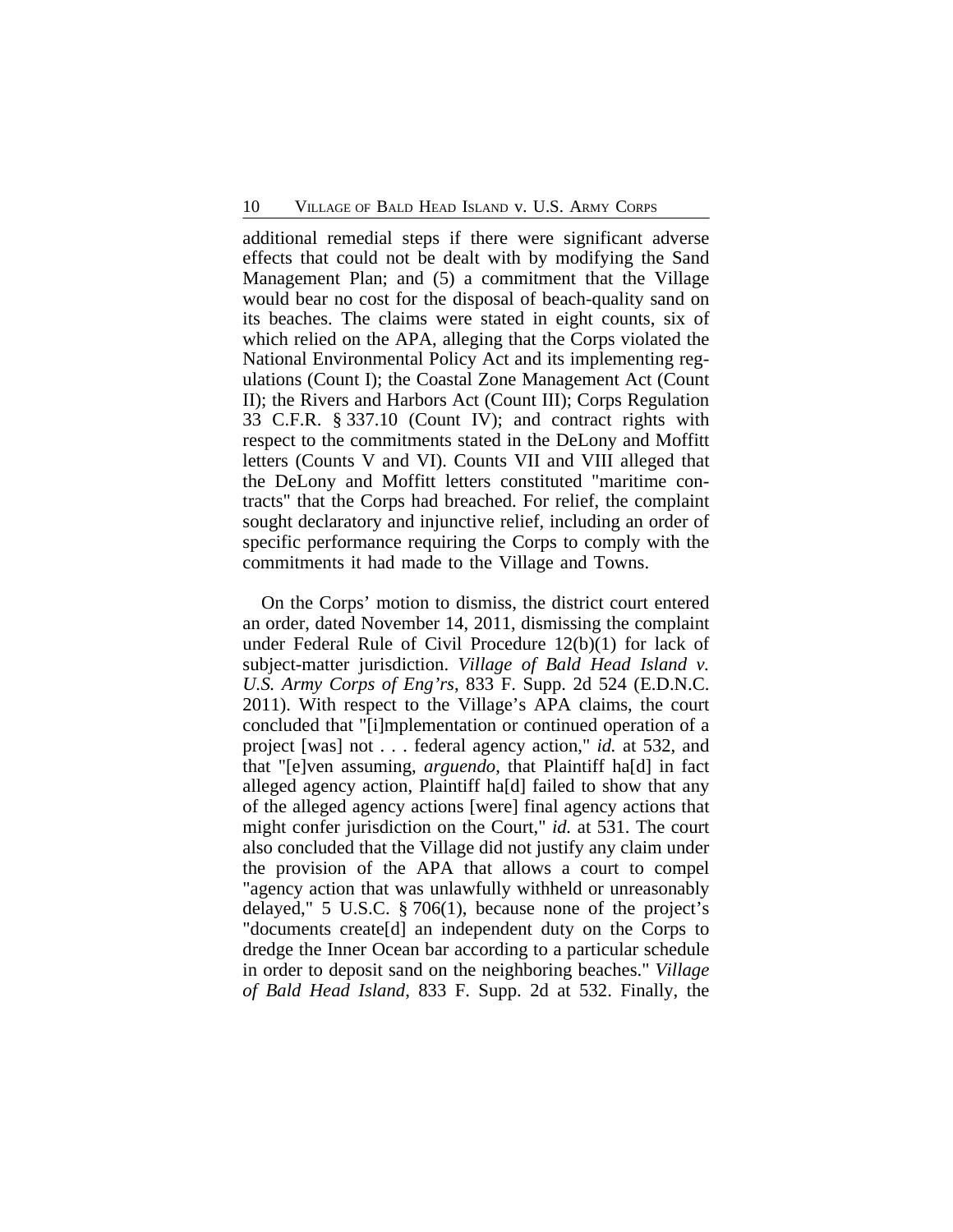court determined that it did not have admiralty jurisdiction over the contract claims, concluding that the alleged contracts were not "maritime contracts" that would be subject to admiralty jurisdiction. *Id.* at 534-35.

From the district court's judgment, the Village and intervening Towns filed this appeal.

The Village contends that the district court erred in concluding that the Village's APA claims do not challenge a "final agency action" that is subject to judicial review under the APA. It maintains that there are two lenses through which to view the "agency action" at issue in this case. First, as it explains, the Corps' "physical activities in the field"—its implementation of the project by relocating, widening, and deepening the channel without also performing specified maintenance commitments designed to protect the adjacent beaches—constitute "agency action" that is "final" and hence subject to judicial review under the APA. *See* 5 U.S.C. §§ 702, 704. Alternatively, the Village claims that the Corps' failure to perform the beach-protection commitments constitutes a "failure to act," which amounts to the type of agency inaction that is subject to judicial review under the APA. *See id.* § 706(1). The Village admonishes that, without judicial review of such agency action or inaction, federal agencies will be left unaccountable for "implement[ing] a project differently from the plans, promises, and conditions generated during the pre-project environmental review."

The Corps contends that the district court correctly concluded that project implementation is not final agency action within the meaning of the APA. It also contends that the Village has not identified a *discrete* agency action that the Corps was *required to take* but failed to perform, as required for judicial review of an agency's failure to act under the APA. *See Norton v. Southern Utah Wilderness Alliance* ("*SUWA*"),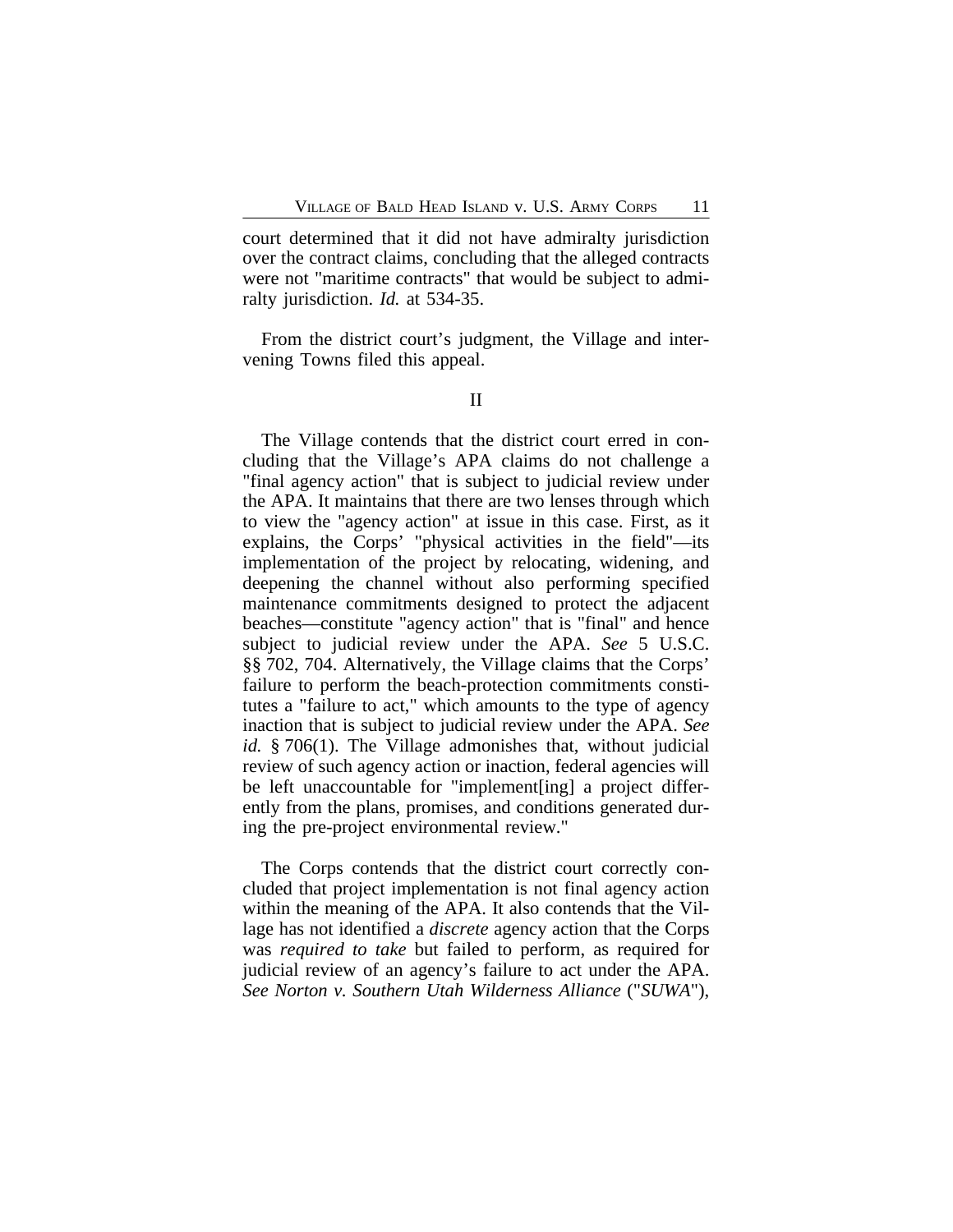542 U.S. 55, 64 (2004). It argues that allowing "judicial review of the Village's claims would place a burden on courts to manage ongoing agency actions and would eviscerate Congress' carefully crafted scheme for judicial review."

Section 704 of the APA provides that *final agency action* is subject to judicial review, 5 U.S.C. § 704, and "agency action" is defined to "include[ ] the whole or a part of an agency rule, order, license, sanction, relief, or the equivalent or denial thereof, or failure to act," *id.* § 551(13). The term "action" as used in the APA is a term of art that does not include all conduct such as, for example, constructing a building, operating a program, or performing a contract. Rather, the APA's definition of agency action focuses on an agency's *determination* of rights and obligations, *see Bennett v. Spear*, 520 U.S. 154, 177-78 (1997), whether by rule, order, license, sanction, relief, or similar action. The term is similar in concept to the meaning of "final decision" as used in describing the appealability of court orders. *See, e.g.*, 28 U.S.C. § 1291.

In this case, the Corps formally approved the revisions to the Wilmington Harbor Project in September 2000, and the revised project included the Corps' plans on how it would make beneficial use of the sand recovered from periodic maintenance dredging by depositing it on the neighboring beaches. That *approval* was a "determination" that surely amounted to "agency action." But thereafter, over the course of ten years, the Corps *performed* the work that had been approved in September 2000. The Village does not challenge the *approval* of the project; rather it challenges the Corps' *performance* of it, particularly focusing on a period in 2010. It commenced this action to challenge the adequacy of the performance and to require the Corps to do what it had undertaken to do when approving the project. Essentially, the Village sued the Corps for failing to adequately protect and renourish its beaches. While that alleged failure was a failure to take "action" in its broadest sense, it was not a determination—*i.e.*, a "rule, order, license, sanction, relief, or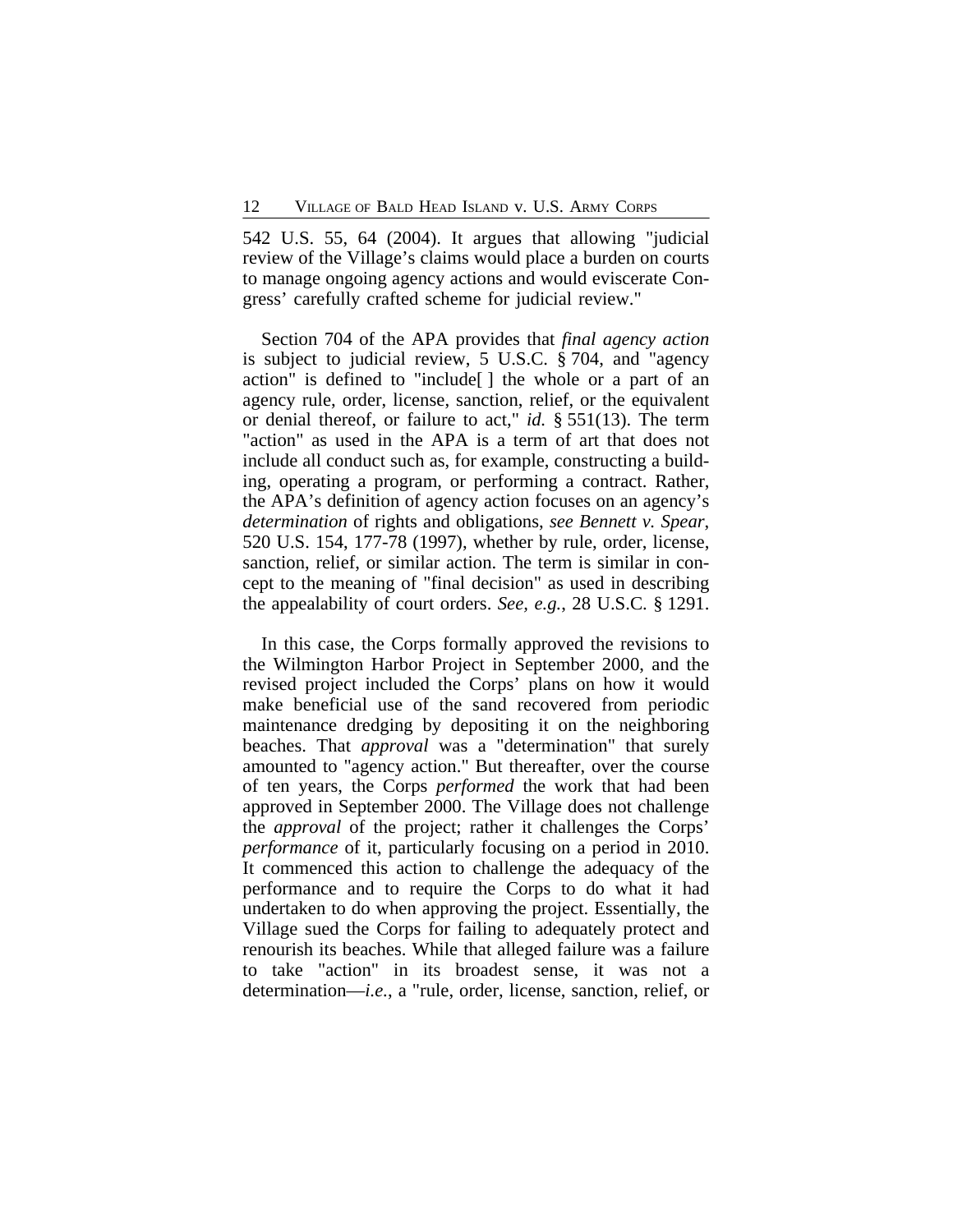the equivalent"—that is "action" as used in the APA. 5 U.S.C.  $§ 551(13).$ 

Moreover, the Corps' performance in maintaining the Wilmington Harbor Project was not action that was circumscribed and discrete. "Agency action" not only has a limited meaning, but it also must be "circumscribed [and] discrete," as those characteristics are inherent in the APA's enumeration of the categories of agency action subject to judicial review—*i.e.*, rule, order, license, sanction, or relief. *SUWA*, 542 U.S. at 62. As the *SUWA* Court explained, limiting judicial review to *discrete* agency action "precludes . . . broad programmatic attack[s]," *id.* at 64, and helps ensure that courts are not injected "into day-to-day agency management," *id.* at 67. By contrast, were a court to review the Corps' performance to determine whether the project here had caused "significant adverse effects on adjacent beaches," whether those adverse effects could be addressed by modifying the Sand Management Plan, and whether they required additional "appropriate corrective measures," it would then be injecting itself into the role of monitoring whether the Corps had complied with vague, undefined corrective measures. The obvious inability for a court to function in such a day-to-day managerial role over agency operations is precisely the reason why the APA limits judicial review to discrete agency actions. *SUWA*, 542 U.S. at 62-64, 66-67.

The Village protests that it *is* challenging agency action that is circumscribed and discrete. It asserts that it is not "challenging a regional or nationwide dredging program for shipping channels" but, instead, the implementation of "a *specific* dredging project at a *specific* coastal site." Yet, by challenging the Corps' ongoing real world physical actions, even at a localized level, the Village is essentially "demand[ing] a general judicial review of the [Corps'] day-to-day operations" in maintaining the channel, the type of review the Supreme Court has explicitly held the APA does not authorize. *Lujan*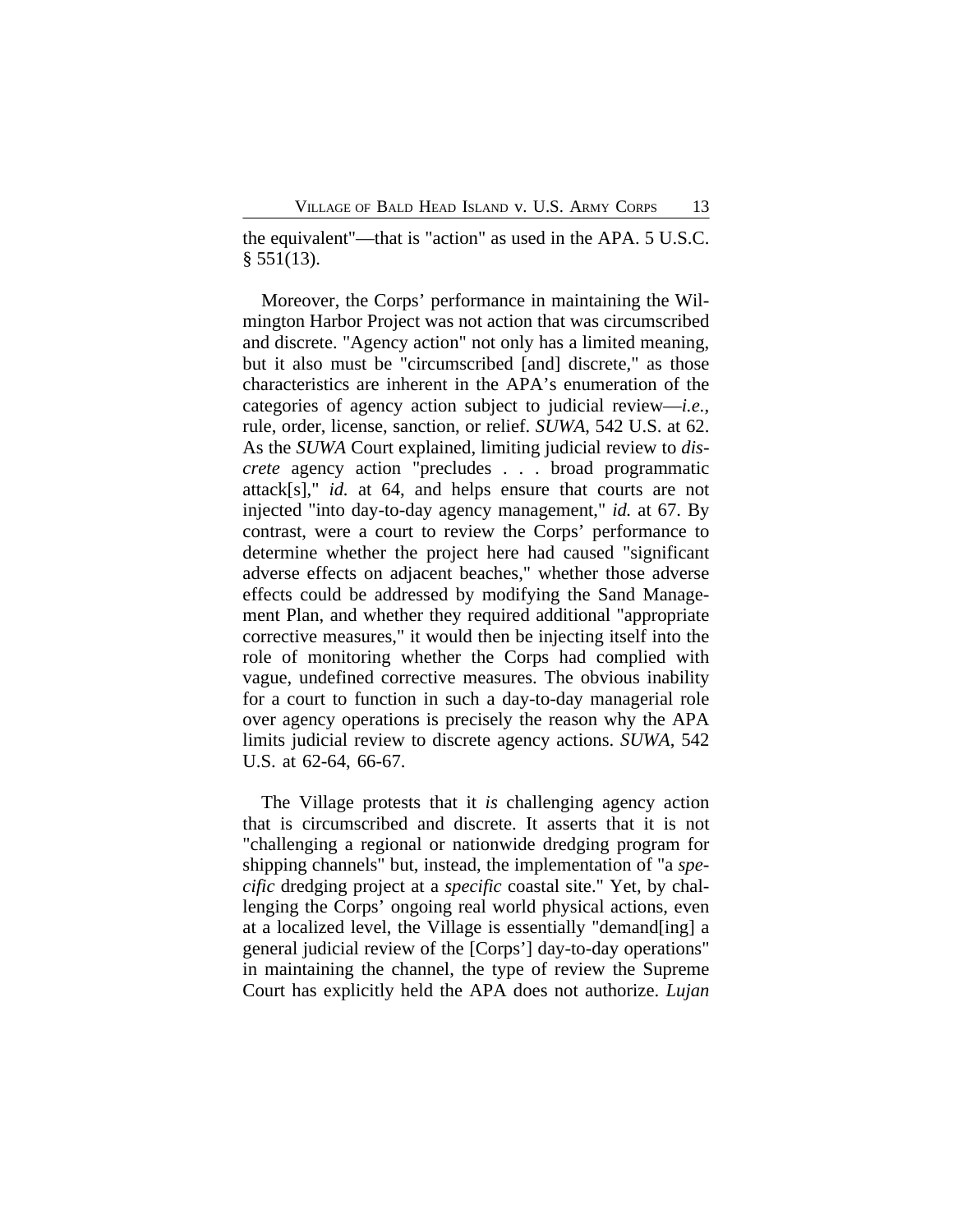*v. Nat'l Wildlife Fed'n*, 497 U.S. 871, 899 (1990); *see also SUWA*, 542 U.S. at 64, 66-67.

We therefore conclude that the Corps' implementation of the Wilmington Harbor Project, including the ongoing periodic maintenance dredging and resulting nourishment of nearby beaches, does not constitute "agency action" within the meaning of the APA.

Section 704 of the APA *also* requires that "agency action," to be subject to judicial review, be "*final* agency action." 5 U.S.C. § 704 (emphasis added). The Village has not explained how its challenge to the ongoing maintenance of the channel can satisfy this finality requirement.

The Supreme Court has held that "[a]s a general matter, two conditions must be satisfied for agency action to be 'final.'" *Bennett*, 520 U.S. at 177. "First, the action must mark the consummation of the agency's decisionmaking process it must not be of a merely tentative or interlocutory nature. And second, the action must be one by which rights or obligations have been determined or from which legal consequences will flow." *Id.* at 177-78 (internal quotation marks and citations omitted); *see also Franklin v. Massachusetts*, 505 U.S. 788, 797 (1992) ("The core question is whether the agency has completed its decisionmaking process, and whether the result of that process is one that will directly affect the parties"). Here, the Corps made a *final* determination for purposes of the APA when it announced formal approval of the revised project in September 2000. That approval, not the Corps' subsequent activities in carrying it out, was the final agency action. *See Bennett*, 520 U.S. at 177-78. Thus, in the context of this case, "project implementation" is neither "agency action" nor "final" agency action subject to judicial review under the APA.

The Village contends, as an alternative argument, that the Corps' "failure to act" consistent with its commitments to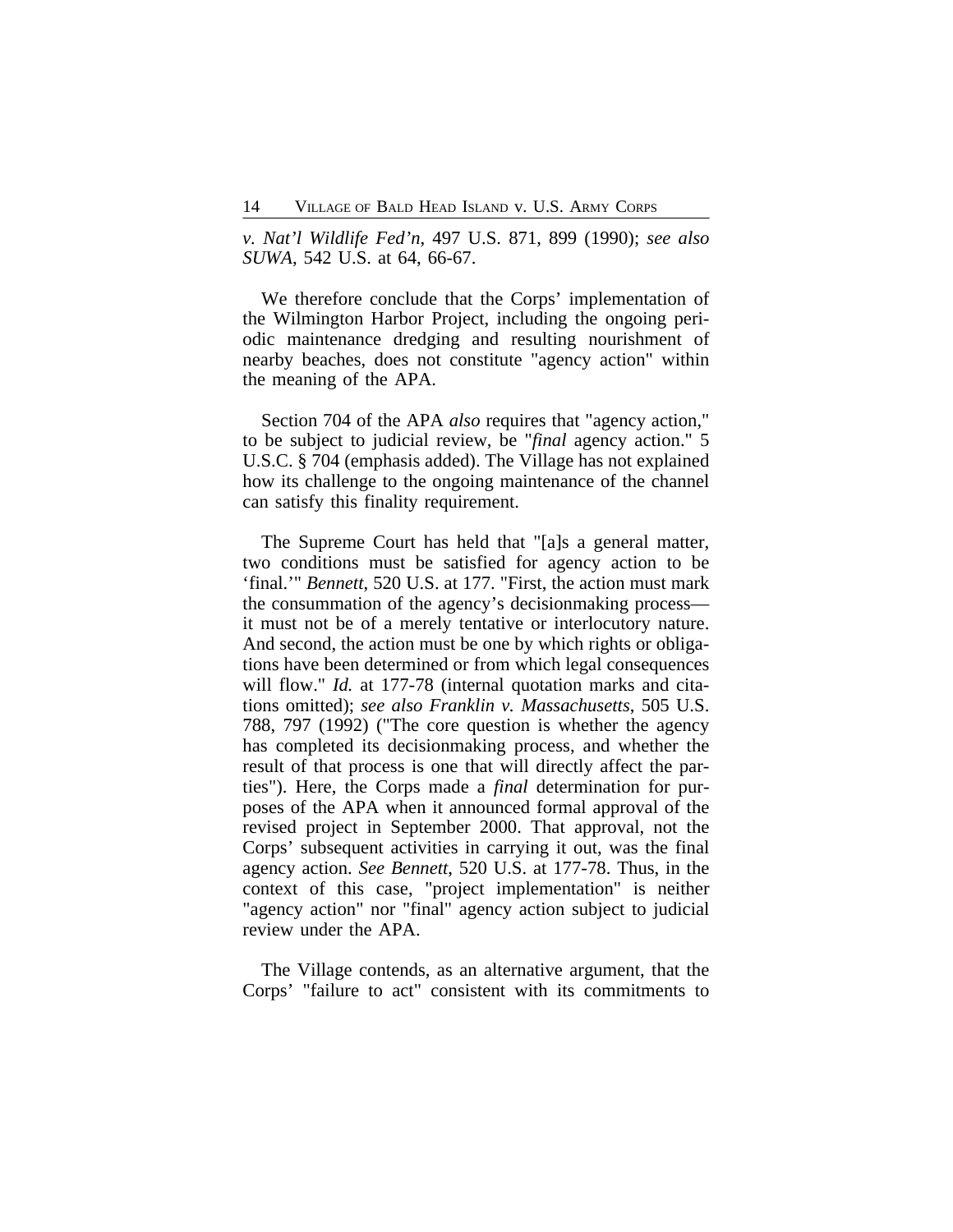maintain and protect the beaches adjacent to the channel is subject to judicial review under 5 U.S.C. § 706(1), which provides that a "reviewing court shall . . . compel agency action unlawfully withheld or unreasonably delayed." But, again, the APA's use of the term "agency action" in § 706(1) limits judicial review to discrete determinations of rights and obligations. *See SUWA*, 542 U.S. at 62-63; *Bennett*, 520 U.S. at 177- 78. As the *SUWA* Court explained, the term "failure to act" is "properly understood as a failure to take an *agency action* that is, a failure to take one of the agency actions (including their equivalents) earlier defined in § 551(13)." 542 U.S. at 62. The Court therefore noted that the term "'failure to act' is properly understood to be limited, as are the other items in § 551(13), to a *discrete* action," providing as examples "the failure to promulgate a rule or take some decision by statutory deadline." *Id.* at 63.

Moreover, § 706(1) only authorizes the compulsion of agency action *that is legally required*. *SUWA*, 542 U.S. at 63. In this sense, the Court explained, § 706(1) is like the mandamus remedy, "empower[ing] a court only to compel an agency 'to perform a ministerial or non-discretionary act,' or 'to take action upon a matter, without directing *how* it shall act.'" *Id.* at 64 (quoting Attorney General's Manual on the Administrative Procedure Act 108 (1947)). Thus, it concluded, "a claim under § 706(1) can proceed only where a plaintiff asserts that an agency failed to take a *discrete* agency action that it [was] *required to take*." *Id.*

More telling for the case before us, the *SUWA* Court applied that principle to circumstances similar to those here. The plaintiff there sought to compel the Bureau of Land Management to comply with certain "commitments" in its land use plans, which stated that a certain area "will be monitored and closed if warranted." *SUWA*, 542 U.S. at 67-68. The Court, however, was unwilling to "conclude that a statement in a plan that [the Bureau] 'will' take this, that, or the other action, is a binding commitment that can be compelled under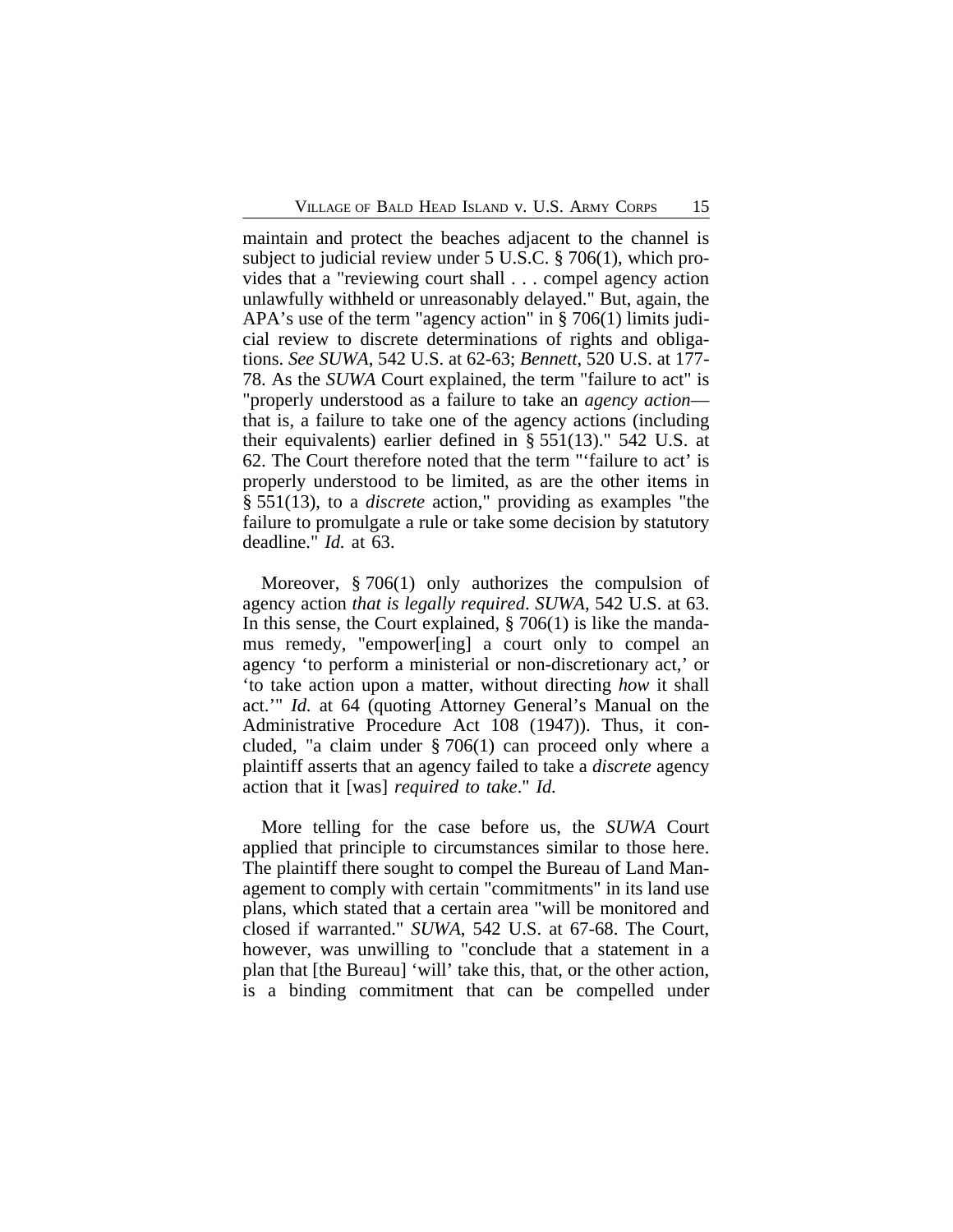§ 706(1)"—"at least absent clear indication of binding commitment in the terms of the plan." *Id.* at 69.

Here, the Village would have us compel the Corps, under § 706(1), to perform "commitments" in DeLony's letter to deposit beach-quality sand on the adjacent beaches every two years for the life of the project. But, as in *SUWA*, the DeLony letter *does not commit* the Corps to do so. Rather, it outlined the *planned* disposal cycle that would follow periodic maintenance dredging "as called for" in the Sand Management Plan, and the Sand Management Plan makes clear that the plan to dredge every two years was the Corps' *projection* as to how often *dredging would be required*. These are hardly binding commitments; rather, they are statements of intent about future performance that are expressly conditioned on unknown conditions and wide-open judgments.

At bottom, we conclude that the Corps' continuing implementation of the Wilmington Harbor Project, as revised, does not constitute final agency action that is subject to judicial review under the APA. And even though "agency action" includes a "failure to act," such agency inaction can only be judicially compelled when it is a discrete "agency action" that the agency was required to take, which is not the type of claim the Village has presented. Accordingly, we affirm the district court's judgment dismissing the Village's APA claims.

As to Counts VII and VIII for breach of contract, the Village contends that the DeLony and Moffitt letters created "maritime contracts" that the district court could enforce within its admiralty jurisdiction. In those counts, the Village sought an order of specific performance and other forms of equitable relief. The district court dismissed these counts, concluding that the letters were not *maritime* contracts and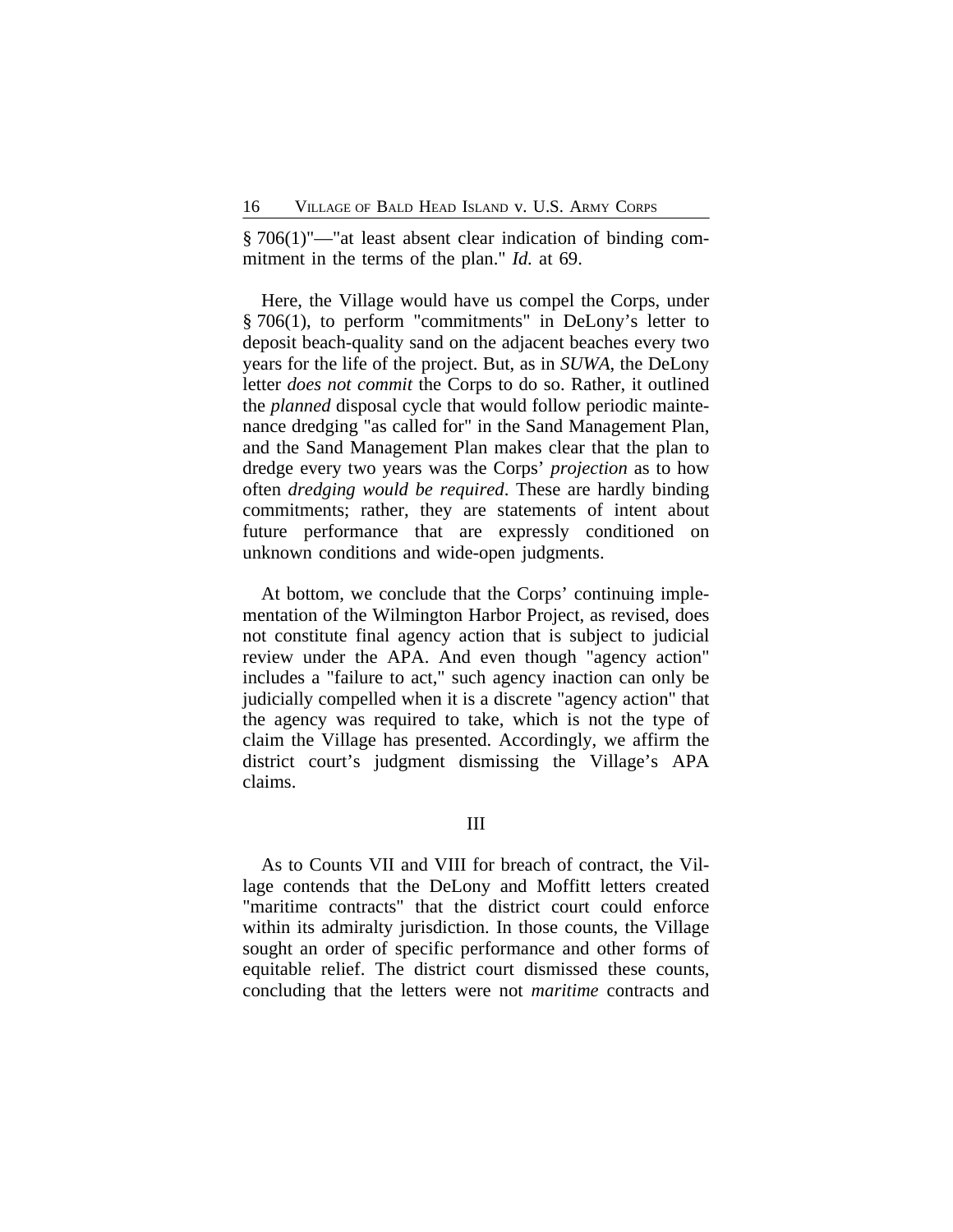that the court therefore lacked admiralty jurisdiction over them. *Village of Bald Head Island*, 833 F. Supp. 2d at 534-35.

We agree with the district court. In Count VII, the Village alleged that the DeLony letter of June 9, 2000, "constitute[d] a valid and enforceable express or implied contract between the Village and the Corps" to deposit the spoils of maintenance dredging on adjacent beaches every two years and to take other steps, as necessary, to prevent the project from causing the beaches harm. And in Count VIII, the Village similarly alleged that the Moffitt letter of June 15, 2000, constituted a valid and enforceable contract between the North Carolina Division of Coastal Management and the Corps for the same purposes. We conclude that such contracts—to nourish area beaches with dredged sand and to protect them from further erosion—are not maritime contracts.

The Supreme Court has recognized that the "boundaries of admiralty jurisdiction over contracts" are "conceptual rather than spatial," so that whether a contract qualifies as maritime "depends upon [its] nature and character"—namely, "whether it has reference to maritime service or maritime transactions." *Norfolk S. Ry. Co. v. Kirby*, 543 U.S. 14, 23-24 (2004) (internal quotation marks omitted). In this respect, the Court has explained that the "fundamental interest giving rise to maritime jurisdiction is the protection of maritime *commerce*" and that "[t]he conceptual approach vindicates that interest by focusing [the] inquiry on *whether the principal objective* of a contract is maritime commerce." *Id.* at 25 (second emphasis added) (internal quotation marks omitted).

It is clear that the "principal objective" of the contracts claimed by the Village was not "maritime commerce," but the preservation of area beaches. Indeed, the Village expressly alleged that it "entered into negotiations with the Corps and [the North Carolina Department of Environment and Natural Resources] in an effort to reach agreement on project conditions or measures that *would protect Bald Head Island or*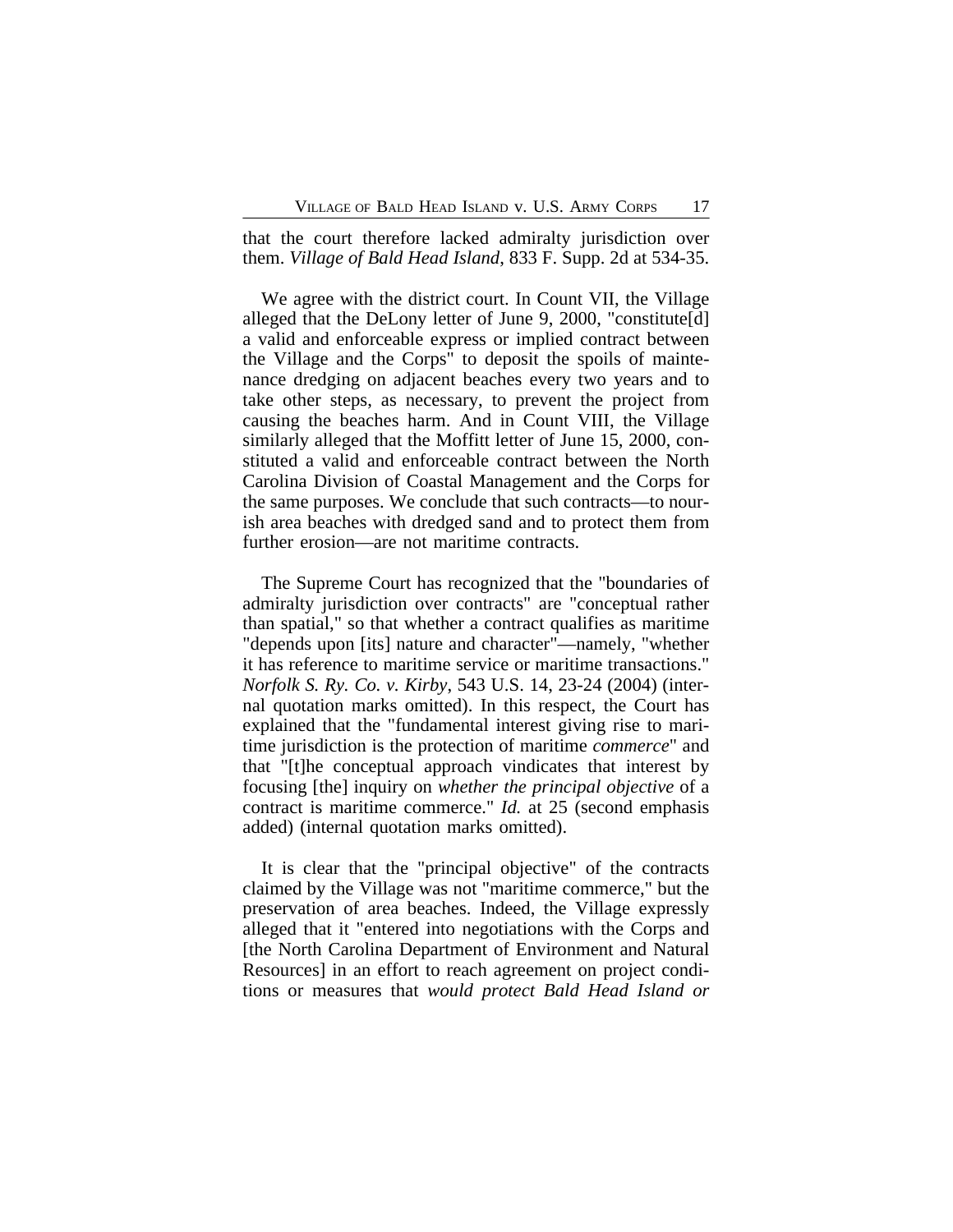*address project impacts*." (Emphasis added). To be sure, the principal purpose of the Wilmington Harbor Project was to protect maritime commerce by ensuring that vessels could continue to access the port in Wilmington, North Carolina. But the alleged contracts—which were negotiated in response to the project in order to limit its impact on area beaches were not designed to protect or engage in maritime commerce. Rather, they were sought to serve the recreational and aesthetic interests of the Village, as well as the property interests of property owners in the Village. Because the alleged contracts were not maritime contracts, the Village could not invoke the district court's admiralty jurisdiction.**<sup>2</sup>**

Moreover, while we conclude that the contracts alleged in Counts VII and VIII were not maritime contracts, we have also concluded, as discussed above in connection with the Village's APA claims, that the negotiations between the Village and the Corps did not result in "binding commitments" that could be contractually enforced. *See ante* at 16.

<sup>&</sup>lt;sup>2</sup>It is also far from clear that the Village could successfully invoke the court's admiralty jurisdiction *only* to achieve equitable relief. Historically, it was understood that admiralty courts could not grant equitable relief. *See Rea v. The Eclipse*, 135 U.S. 599, 608 (1890) (discussing the limited power of admiralty courts). The Supreme Court in 1950, however, recognized that equitable relief may be granted in admiralty. *See Swift & Co. Packers v. Compania Colombiana Del Caribe, S.A.*, 339 U.S. 684, 691-92 (1950) ("We find no restriction upon admiralty by chancery so unrelenting as to bar the grant of any equitable relief even when that relief is subsidiary to issues wholly within admiralty jurisdiction"). Citing this language and Congress' extension of the Federal Rules of Civil Procedure to admiralty cases in 1966, the First Circuit has held that "where equitable relief is otherwise proper under usual principles, it will not be denied on the ground that the court is sitting in admiralty." *Pino v. Protection Maritime Ins. Co.*, 599 F.2d 10, 16 (1st Cir. 1979). Nonetheless, the Court in *Swift & Co. Packers* still held to the proposition that "a court of admiralty will not enforce *an independent equitable claim* merely because it pertains to maritime property." 339 U.S. at 690 (emphasis added). Because of our conclusion that the alleged contracts are not maritime contracts, we need not resolve whether a court exercising admiralty jurisdiction may hear claims seeking only equitable relief.